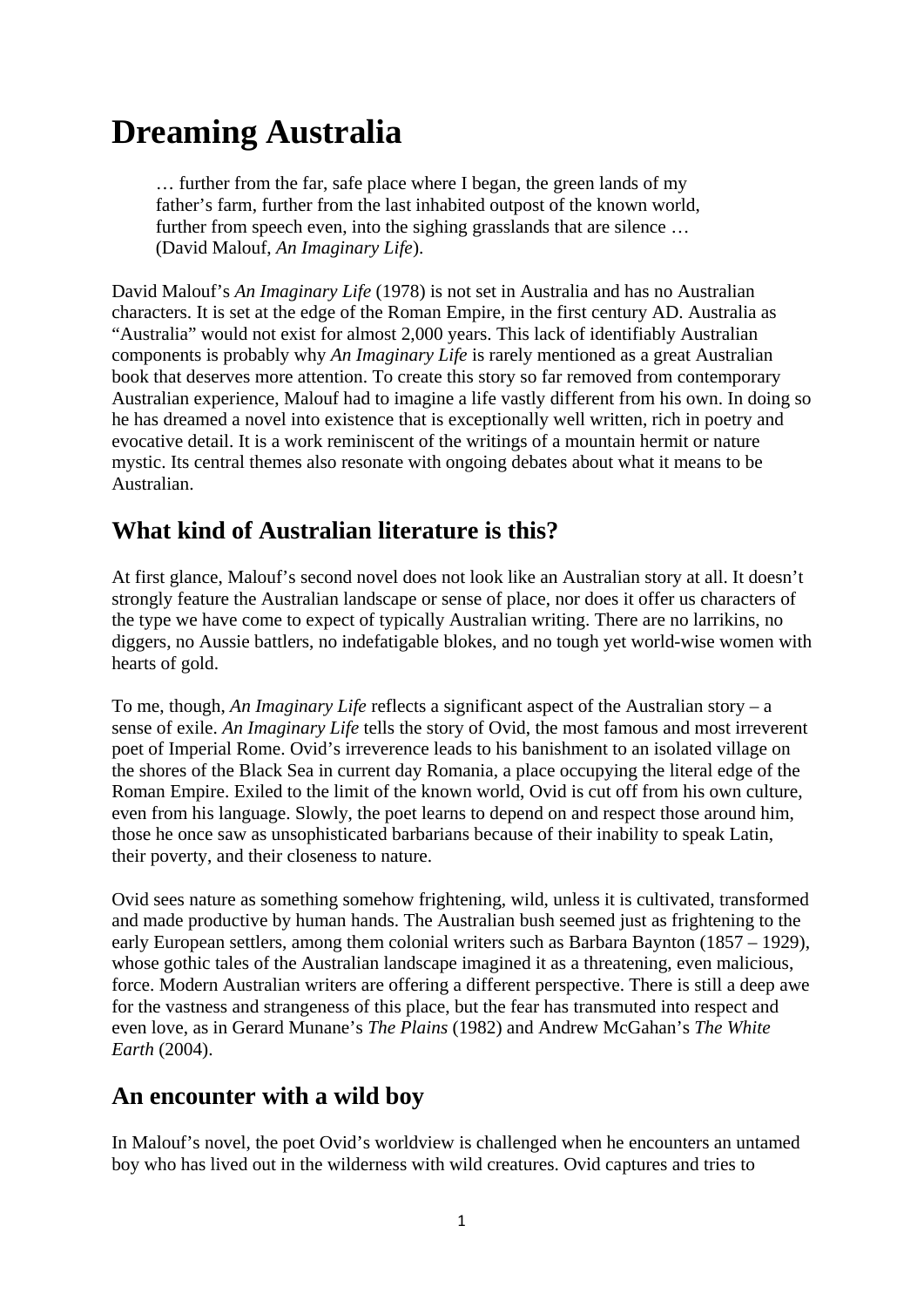"civilise" the boy – but this backfires on the poet in unexpected ways. By observing the wild boy, and then following him into the wilderness, Ovid realises Rome is not the whole world, and not even the centre of it. Ovid's predicament should be familiar to many Australians. Like the poet, many of us are acquainted with the feeling of being at the edge of things, on the wild borders of regions and empires to which we do not quite belong, or do not belong any more.

For the first century or so after colonisation, Australia was on the periphery of the British Empire. Then, from the Second World War to the 1990s, we understood ourselves to be on the outer limits of the USA's "sphere of influence". Now we see ourselves as on the edge of the Asian region, but not really part of it. We seem always to be a part of something that has a very distant centre, so much so that we sometimes feel more apart from it than a part of it.

When non-indigenous Australians think about the history of their belonging to this place, they inevitably come to a moment of arrival; either recent or generations back, either as free migrants, refugees or exiled convicts. They also come to a moment of departure from somewhere else, the places where their ancestors, or they themselves, once belonged.

Indigenous Australians also know exile. European colonisation dispossessed them of their country. Over the decades that followed, many of them were forcibly moved to missions in places as foreign to them as the Old World. They are Australian citizens but the pervasive and institutionalised racism they experience makes them feel that they do not truly belong, that they are not permitted to belong. There is in indigenous communities a deep yearning and mourning for lost places; places locked behind gates and fences, places buried beneath cities and suburbs, roads and farms. Much indigenous writing and story-telling concerns those lost places, or the difficulties and challenges of being away from one's home country, of being Australian and yet not fully accepted as such, not treated equally. This writing about troubled belonging could be seen as a new indigenous dreaming, not another creation story but a story of survival. Indigenous writers such as Alexis Wright and Anita Heiss, both exemplary storytellers, deal with these themes of alienation, belonging/un-belonging and race in their work (among many other things).

#### **Somewhere else**

The somewhere else in our personal histories – those places we lost or left – plays a big part in how we think about and write about ourselves. It produces a sense of national belonging that is never quite secure. A common response to that insecurity is a kind of aloofness, a standing apart from the rest of the world. We like to single ourselves out, to brandish our physical and cultural distance from other places, our un-belonging as it were, as a mark of uniqueness, and of national identity that distinguishes us from others. This is also Ovid's initial response to his exile, to cling firmly to that which makes him different, to refuse to truly belong either to his community of exile or to Rome, which has cast him out.

A lot of Australian writing, both indigenous and non-indigenous, has been concerned with describing our difference to the world, with establishing who we are as a people, as much for ourselves as for others. Films like *Crocodile Dundee* (1986) and *Australia* (2008) do this poorly, focussing on the persistent myth of the indefatigable bloke. On the other hand, films like *Rabbit Proof Fence* (2002), *Priscilla Queen of the Desert* (1994) and *Spider and Rose* (1994) do this rather well. The writers of all of these stories are reflecting different dreams of Australia, some of them more welcoming and open than others. Much Australian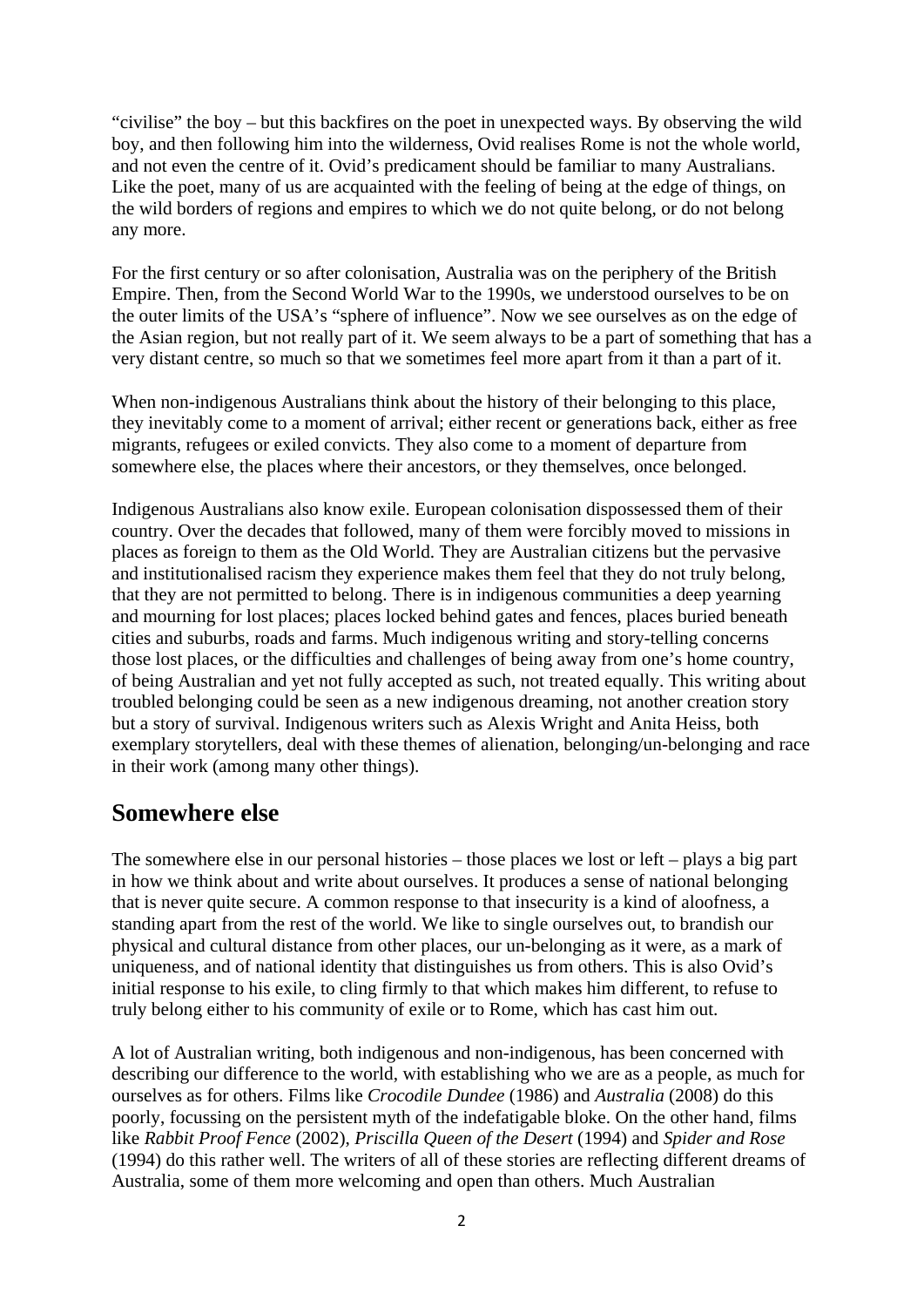screenwriting has made a mark on audiences and critics as distinctive and unique, almost always it is the writing that explores the sense of alienation and un-belonging that exists in our society.

Another common response to this insecurity, that sense of un-belonging, is to turn to nature, to the environment. That may be why so much Australian writing has a strong sense of place, and why when we think of important Australian novels they are often ones that feature landscape as a character in its own right. Indigenous Australians have shown other Australians the way in this regard. It is their profound understanding and love of this place that has, over time, transformed the non-Indigenous view of it from something to be feared and tamed, to something to love and protect.

Unfortunately, the landscape is still a contested space: the site of ongoing Indigenous dispossession, the site of mass species extinctions and environmental degradation. When we turn for a sense of belonging to the land, to the country, we are inevitably reminded of our un-belonging, or of our dispossession. Even so, nature, perhaps because it is undeniably a healing thing, continues to anchor us here, to ground us as "Australians". For many, contested though it is, the beauty of the land eases that sense of exile, of not quite belonging, whether their families have been here for just a few years or a few thousand years.

For Ovid, it is the same. Slowly he comes to see the wild world as something to embrace, to cling to even, rather than something to fear. Ovid's great epiphany is that the untamed world is not a hostile place, but a new home where he can be free of the rigid structures of Imperial Rome. By venturing into an even further place, a greater exile, he becomes free. Australia's colonial and migrant history is full of similar stories, in which immigrants face their fear of this continent's vast landscape and Australian society's unique structures and, slowly, come to identify with and embrace both the Australian way of life and the land itself. To do this, they had to imagine what their new life might be like after making that embrace. They had to dream themselves anew.

## **The poet in the world**

*An Imaginary Life* is, in part, about an individual journey from a state of being cut off and apart from the environment – of wishing to tame and exploit nature, of being totally entangled in language and culture – to a state of being in intimate contact with the untrained, wild things of the world. It is also about a poet, in thrall of civilisation, realising that there are other ways to live and experience; ways that are beautiful and fulfilling. Ovid comes to this realisation by following the example of the wild boy, someone for whom the environment is not something outside of himself but an expression of his own nature.

Those themes – of belonging and exile, of how to relate to the environment and to those who are different to us – are core to the debate about what it means to be Australian today. *An Imaginary Life* does not provide a workable template for how to navigate the complexity of belonging and un-belonging, nor should it. It's a novel not a policy document.

It does, however, show us it is possible to imagine and dream ways to do things differently, ways to live differently with each other and with nature. And once imagined, those other ways of living seem all the more possible. This is the challenge and the skill of great storytellers, who must bring those quintessential Australian elements of dreaming, belonging and exile to their stories whether they are set here at home, in the here and now, or in a